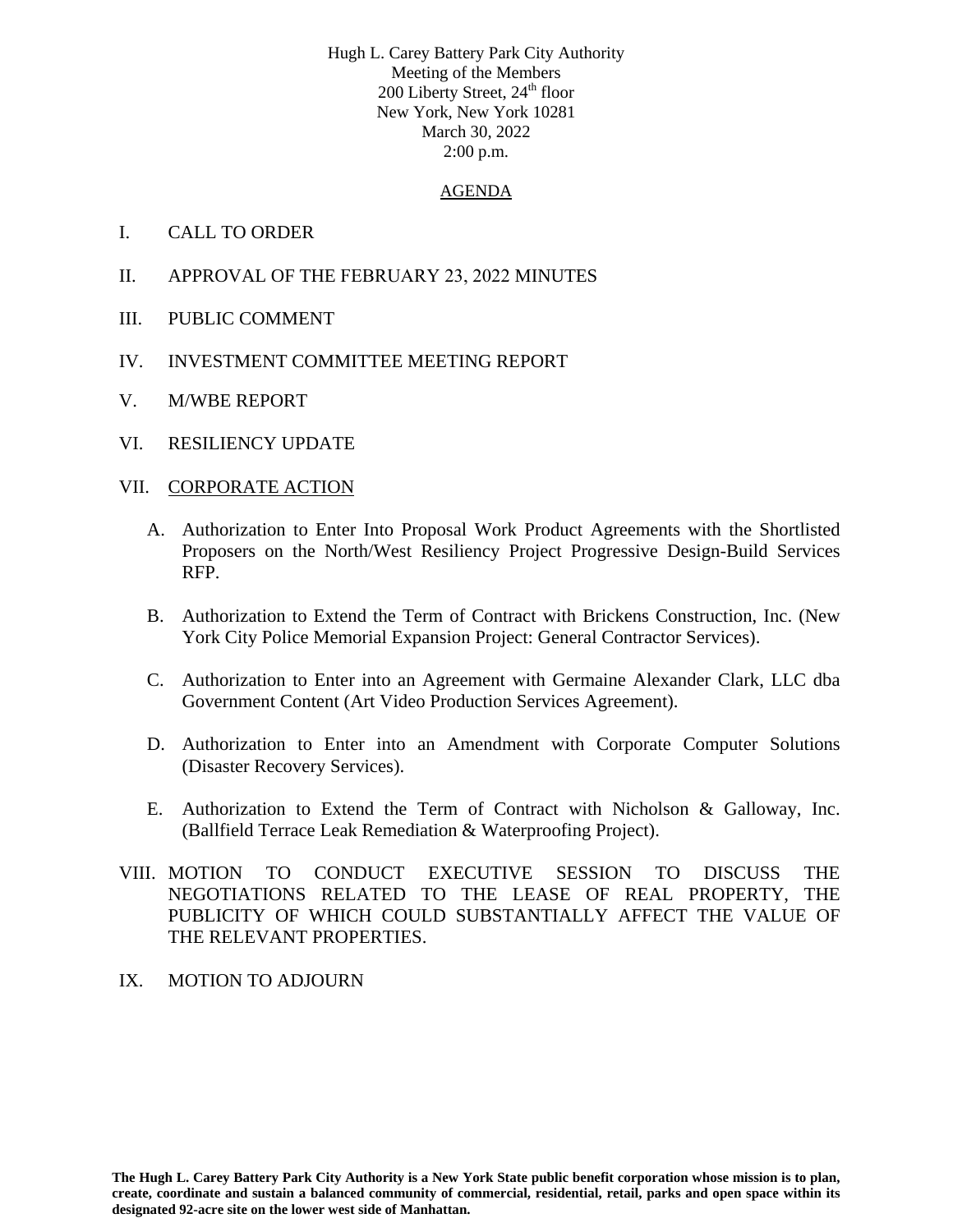### **AUTHORIZATION FOR THE EXECUTION OF PROPOSAL WORK PRODUCT AGREEMENTS WITH THE SHORTLISTED PROPOSERS ON THE NORTH/WEST BPC RESILIENCY PROJECT PROGRESSIVE DESIGN-BUILD SERVICES REQUEST FOR PROPOSALS**

BE IT RESOLVED, that in accordance with the materials submitted at this Board meeting, the President and Chief Executive Officer (the "President") of the Battery Park City Authority (the "Authority") or his/her designee(s) be, and each of them hereby is, authorized and empowered to enter into Proposal Work Product Agreements with the four (4) proposers shortlisted pursuant to the Request for Qualifications for Progressive Design-Build Services for the North/West BPC Resiliency Project providing for payment in the amount of \$275,000 per proposer for a total of \$1,100,000, subject to an individual proposer's submission of a responsive proposal pursuant to the Request for Proposals for Progressive Design-Build Services for the North/West BPC Resiliency Project; and, be it further,

RESOLVED, that the President or his/her designee(s), and each of them hereby is, authorized and empowered to execute and deliver the Proposal Work Product Agreements on behalf of the Authority, subject to such changes as the officer or officers executing the Proposal Work Product Agreements shall, with the advice of counsel, approve as necessary and appropriate and in the best interest of the Authority, such approval to be conclusive evidence by the execution and delivery of the Proposal Work Product Agreements; and be it further,

RESOLVED, that the President or his/her designee(s) be, and each of them hereby is, authorized and empowered to execute all such other and further documents, and to take all such other and further actions as may be necessary, desirable or appropriate, in connection with the transactions contemplated in the foregoing resolutions, and any such execution of documents and any other and further actions heretofore taken are hereby ratified, and any actions hereafter taken are confirmed and approved.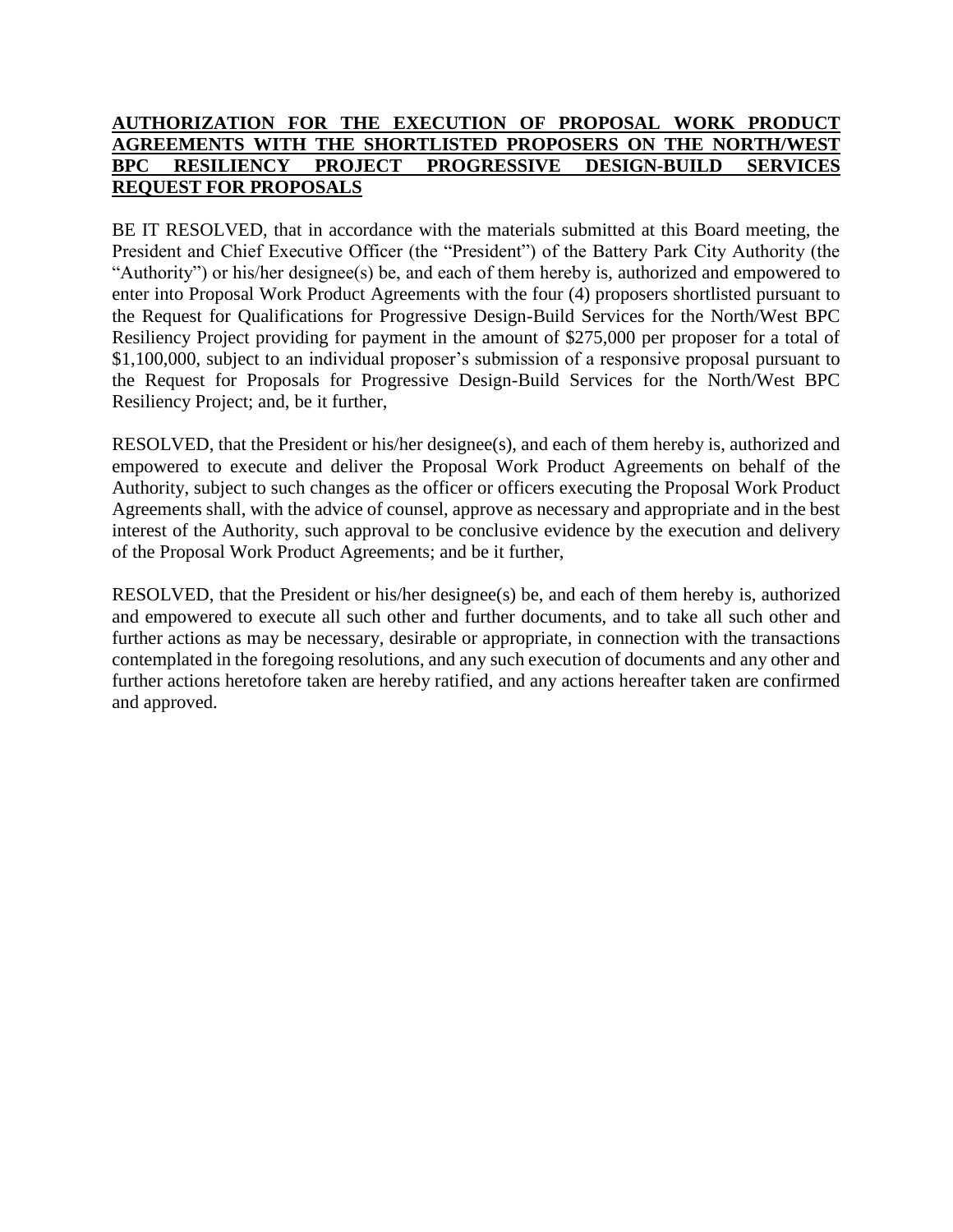## **AUTHORIZATION TO AMEND THE CONTRACT WITH BRICKENS CONSTRUCTION, INC. ("BRICKENS") FOR THE NEW YORK CITY POLICE MEMORIAL EXPANSION PROJECT – GENERAL CONTRACTOR SERVICES**

BE IT RESOLVED, that in accordance with the materials submitted at this Board meeting, the President and Chief Executive Officer (the "President") of the Battery Park City Authority (the "Authority") or his/her designee(s) be, and each of them hereby is, authorized and empowered to execute an amendment to extend the term of the Authority's contract with Brickens from December 15, 2021 through July 31, 2022; and, be it further

RESOLVED, that the President or his/her designee(s), and each of them hereby is, authorized and empowered to execute and deliver the Amendment on behalf of the Authority, subject to such changes as the officer or officers executing the Amendment shall, with the advice of counsel, approve as necessary and appropriate and in the best interest of the Authority, such approval to be conclusive evidence by the execution and delivery of the Amendment; and be it further,

RESOLVED, that the President or his/her designee(s) be, and each of them hereby is, authorized and empowered to execute all such other and further documents, and to take all such other and further actions as may be necessary, desirable or appropriate, in connection with the transactions contemplated in the foregoing resolutions, and any such execution of documents and any other and further actions heretofore taken are hereby ratified, and any actions hereafter taken are confirmed and approved.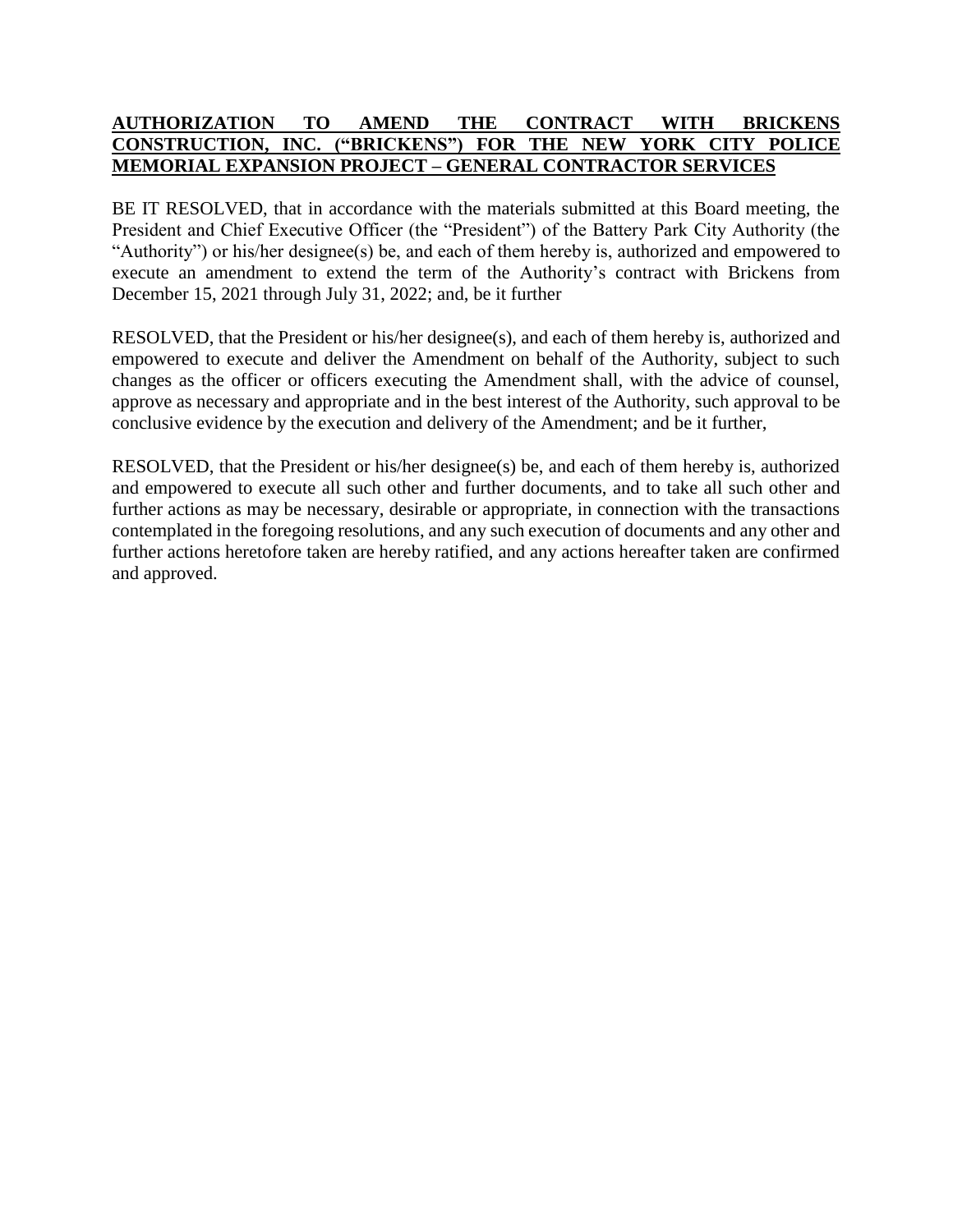## **AUTHORIZATION TO ENTER INTO AN AGREEMENT WITH GERMAINE ALEXANDER CLARK, LLC DBA GOVERNMENT CONTENT**

BE IT RESOLVED that in accordance with the materials presented to this meeting, the President and Chief Executive Officer of the Hugh L. Carey Battery Park City Authority (the "President") or her/his designee(s) be, and each of them hereby is, authorized and empowered to enter into an agreement with Germaine Alexander Clark, LLC dba Government Content to provide Art Video Production Services for a term of two (2) years for a not-to-exceed total amount of \$38,390.00, and be it further

RESOLVED, that the President or her/his designee(s) be, and each of them hereby is, authorized and empowered to execute and deliver the contract on behalf of the Hugh L. Carey Battery Park City Authority, subject to such changes as the officer or officers shall, with the advice of counsel, approve as necessary and appropriate and in the best interests of the Authority, such approval to be conclusively evidenced by the execution and delivery of the contract; and be it further

RESOLVED, that the President or her/his designee(s) be, and each of them hereby is, authorized and empowered to execute all such other and further documents and to take all such other and further actions as may be necessary, desirable or appropriate in connection with the transactions contemplated in the foregoing resolutions, and any such execution of documents and any other further actions heretofore taken are hereby ratified and any actions hereafter taken are confirmed and approved.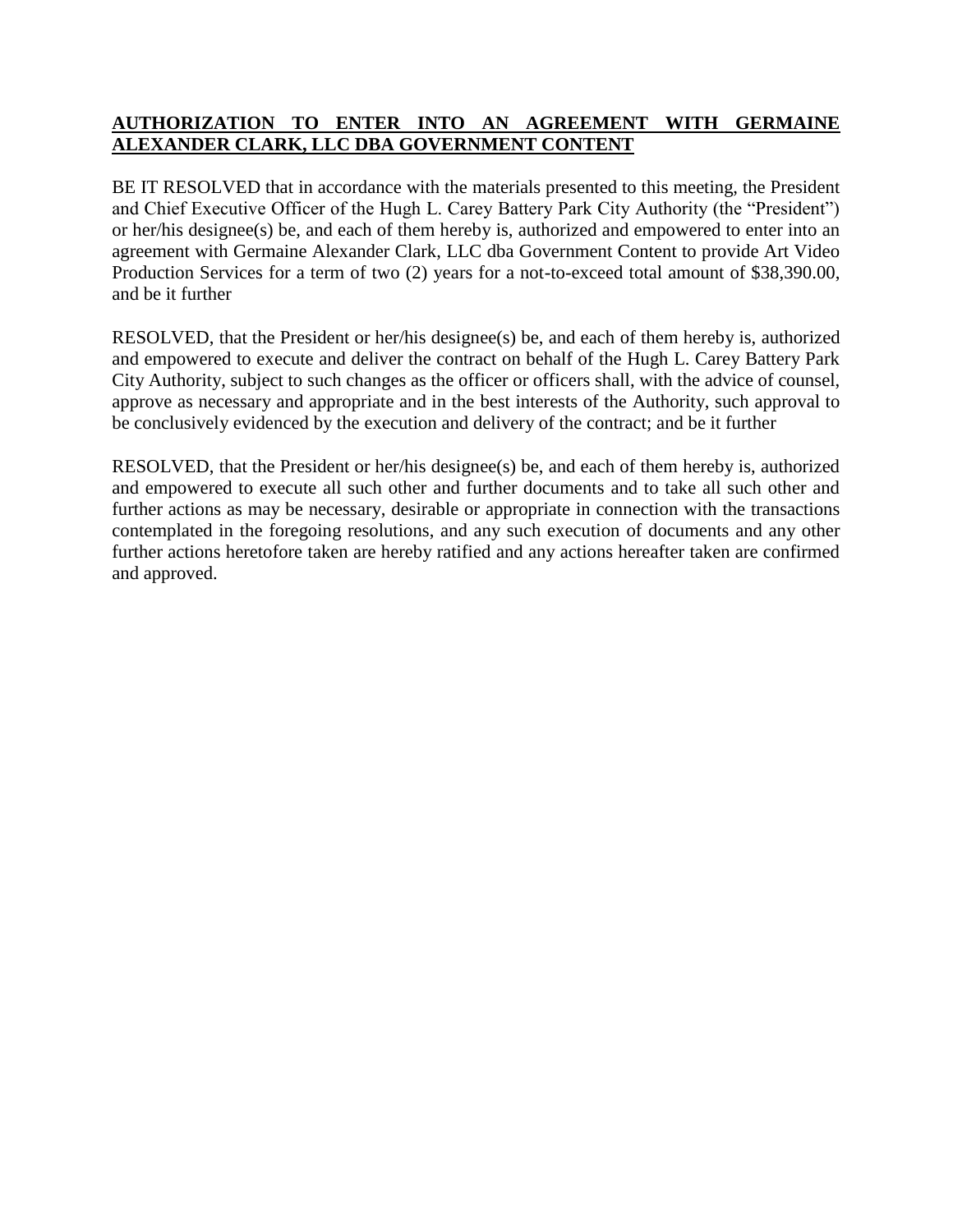# **AUTHORIZATION TO AMEND AGREEMENT WITH CORPORATE COMPUTER SOLUTIONS**

BE IT RESOLVED that in accordance with the materials presented to this meeting, the President and Chief Executive Officer of the Hugh L. Carey Battery Park City Authority (the "President") or her/his designee(s) be, and each of them hereby is, authorized and empowered to amend the Agreement with Corporate Computer Solutions for Disaster Recovery and Support Services to extend the contract term by one (1) year from April 9, 2022 to April 8, 2023 and to increase the contract value from \$15,403.45 to \$31,960.51, and be it further

RESOLVED, that the President or her/his designee(s) be, and each of them hereby is, authorized and empowered to execute and deliver the contract on behalf of the Hugh L. Carey Battery Park City Authority, subject to such changes as the officer or officers shall, with the advice of counsel, approve as necessary and appropriate and in the best interests of the Authority, such approval to be conclusively evidenced by the execution and delivery of the contract; and be it further

RESOLVED, that the President or her/his designee(s) be, and each of them hereby is, authorized and empowered to execute all such other and further documents and to take all such other and further actions as may be necessary, desirable or appropriate in connection with the transactions contemplated in the foregoing resolutions, and any such execution of documents and any other further actions heretofore taken are hereby ratified and any actions hereafter taken are confirmed and approved.